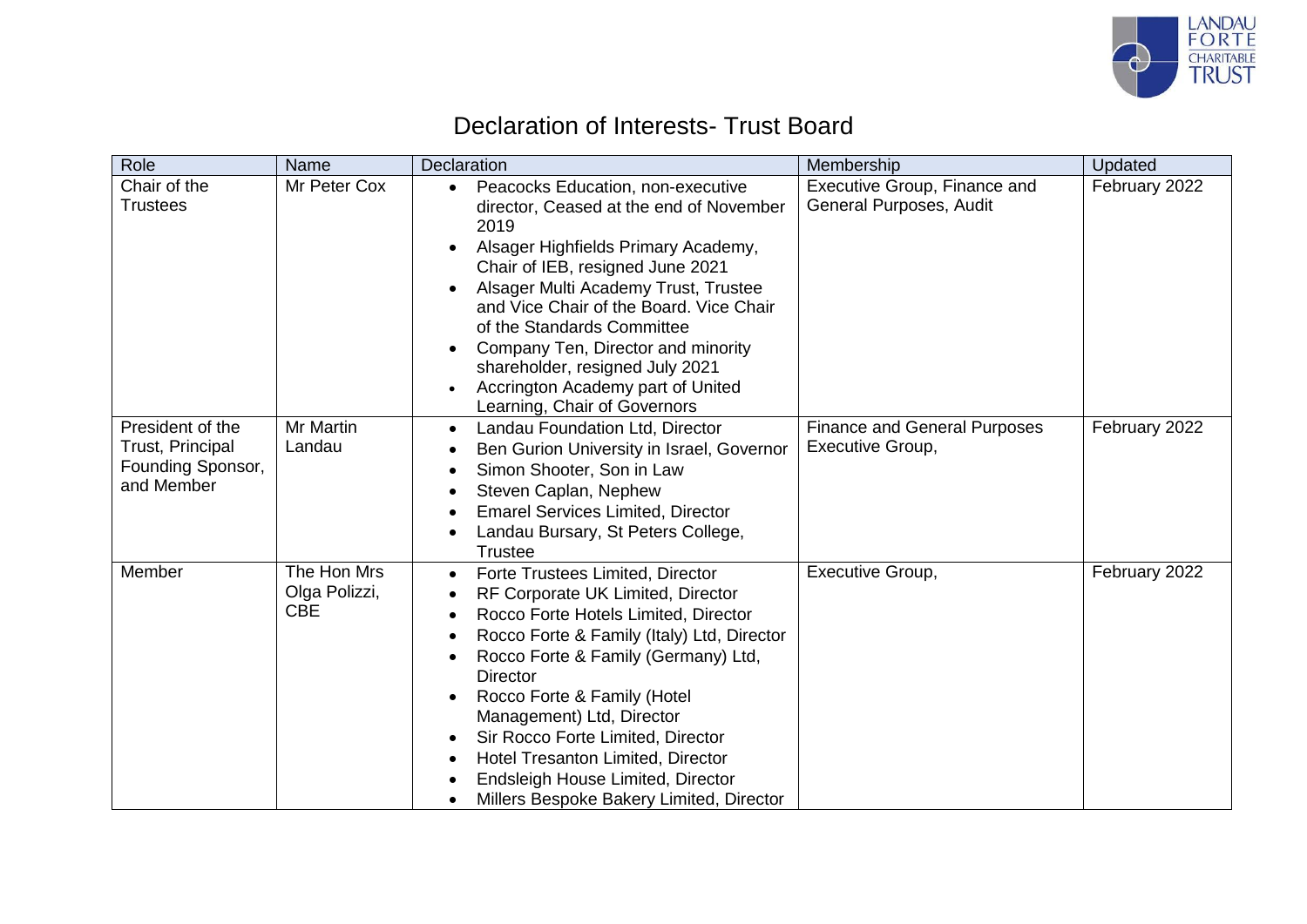

|                             |                            | Six Points Alfriston Limited, Director<br>$\bullet$<br>Forte Charitable Trust, Trustee<br>$\bullet$<br>Italian Medical Charity, Trustee<br>$\bullet$<br>Landau Forte Charitable Trust, Trustee<br>and Director<br>Landau Forte College Derby, Trustee<br>$\bullet$<br>Landau Forte Academy Tamworth,<br>Governor<br>Lord Forte Foundation, Trustee<br>Polizzi Charitable Trust, Trustee<br>St Marys Ascot, Trustee<br>$\bullet$<br>Trusthouse Charitable Foundation,<br><b>Trustee</b><br>Anglo-Israel Association, Executive<br><b>British Italian Society, President</b>                                                                                                                                                                                                             |                        |               |
|-----------------------------|----------------------------|----------------------------------------------------------------------------------------------------------------------------------------------------------------------------------------------------------------------------------------------------------------------------------------------------------------------------------------------------------------------------------------------------------------------------------------------------------------------------------------------------------------------------------------------------------------------------------------------------------------------------------------------------------------------------------------------------------------------------------------------------------------------------------------|------------------------|---------------|
| Founding Sponsor,<br>Member | The Hon Sir<br>Rocco Forte | Rocco Forte Hotels Limited<br>$\bullet$<br>The Balmoral Hotel Edinburgh Ltd<br>$\bullet$<br>Rocco Forte & Family (Italy) Ltd<br>$\bullet$<br>Rocco Forte & family (Russia) Ltd<br>$\bullet$<br>RF Corporate UK Limited<br>$\bullet$<br>Rocco Forte & Family (Executive Hotel<br>Program) Ltd<br>Rocco Forte & Family (Hotel<br>$\bullet$<br>Management) Ltd<br>Samovar Hospitality Limited (dissolved)<br>$\bullet$<br>Rocco Forte & Family (Germany) Ltd<br>$\bullet$<br>Rocco Forte & Family (Luxury Hotels) Ltd<br>$\bullet$<br>Rocco Forte & Family (London) Ltd<br>$\bullet$<br>Rocco Forte & Family (Belgium) Ltd<br>$\bullet$<br>Luxant Limited (was Rocco Forte &<br>Family (Luxury Hotels) (Germany) Ltd)<br>(dissolved)<br>RFFG Ltd (was Browns Hotels Limited)<br>$\bullet$ | <b>Executive Group</b> | February 2022 |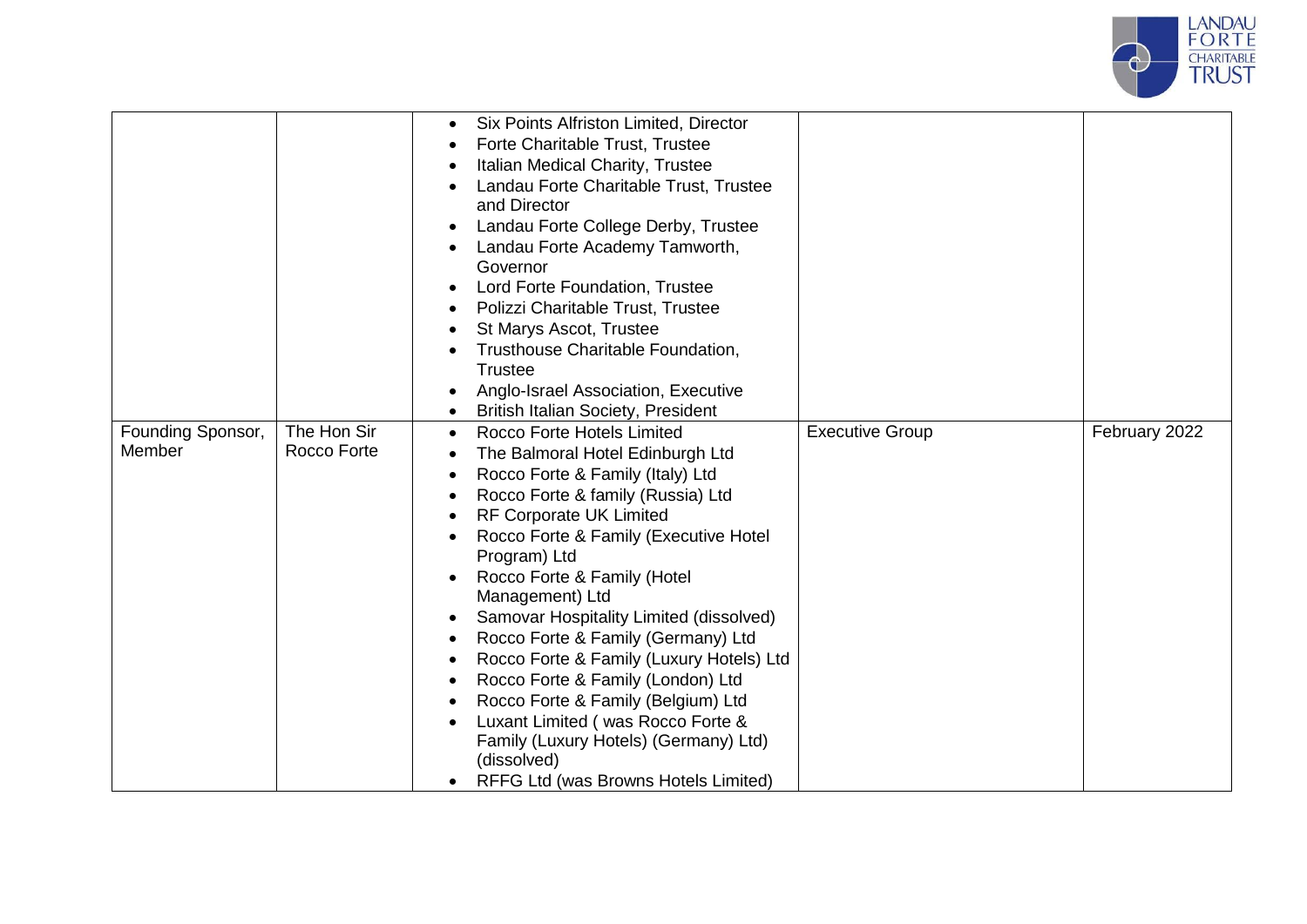

| Czech Holdings Limited (dissolved)<br>$\bullet$       |  |
|-------------------------------------------------------|--|
| RFF Ltd (was Rocco Forte & Family                     |  |
| (Geneva) Ltd)                                         |  |
| <b>Sir Rocco Forte Limited</b><br>$\bullet$           |  |
| Vanbrugh Trustees No. 2 Ltd                           |  |
| Vanbrugh Trustees Ltd                                 |  |
| Blenheim Trustee Company No. 2 Ltd                    |  |
| Blenheim Trustee Company No.1 Ltd                     |  |
| <b>Catholic Herald Ltd</b>                            |  |
| The Italian Chamber of Commerce and                   |  |
| Industry                                              |  |
| Landau Forte Charitable Trust                         |  |
| Rocco Forte & Family (Rome) SpA<br>$\bullet$          |  |
| Rocco Forte & Family (Florence) SpA                   |  |
| Sir Rocco Forte & Family (Mediterranea                |  |
| Golf & Resort) SpA                                    |  |
| Verdura Golf Club Societa Sportiva<br>٠               |  |
| <b>Dilettantistica SRL</b>                            |  |
| <b>Rocco Forte Villas SRL</b><br>$\bullet$            |  |
| RF Hotels International Ltd (BVI)                     |  |
| RF Hotels (Luxury Hotels) Ltd Cyprus<br>$\bullet$     |  |
| RF Hotels International (NA) NV<br>$\bullet$          |  |
| (Netherlands Antilles) (dissolved)                    |  |
| RF Hotels International (Netherlands) BV<br>$\bullet$ |  |
| (dissolved)                                           |  |
| Rocco Forte & Family (Hotel                           |  |
| Management) Egypt SAE                                 |  |
| Astoria JSC Russia                                    |  |
| Palazzo Strozzi                                       |  |
| Rocco Forte & Family (Puglia) SRL                     |  |
| <b>RFFA SRL</b>                                       |  |
| <b>RFFB SRL</b>                                       |  |
| <b>RFFC SRL</b>                                       |  |
| <b>RFFD SRL</b>                                       |  |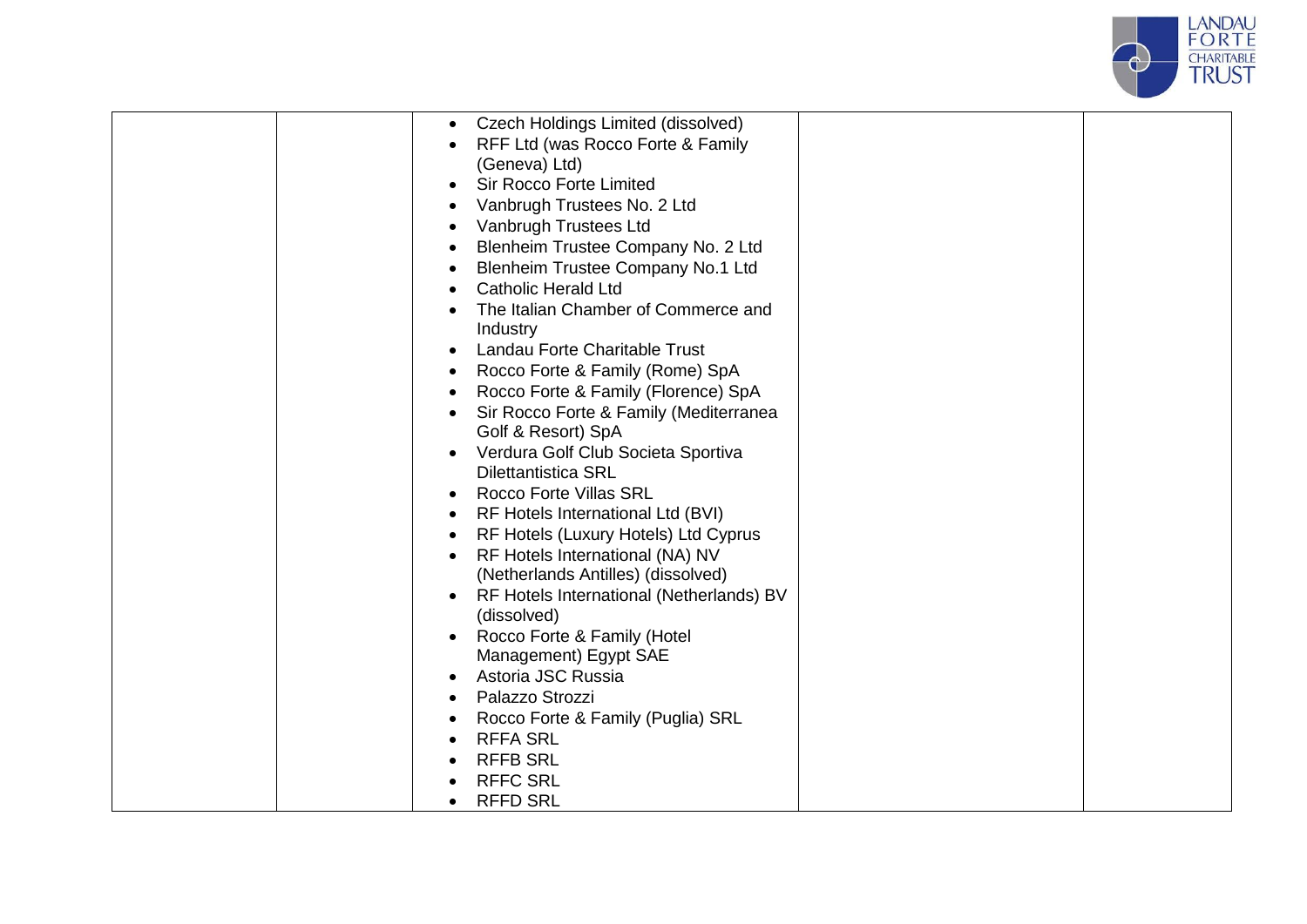

|                |                             | <b>RFFE SRL</b>                                                                                                                                                                                                                                                                                                                                                                                                                                       |                                                                                         |               |
|----------------|-----------------------------|-------------------------------------------------------------------------------------------------------------------------------------------------------------------------------------------------------------------------------------------------------------------------------------------------------------------------------------------------------------------------------------------------------------------------------------------------------|-----------------------------------------------------------------------------------------|---------------|
| <b>Trustee</b> | Mr David Shore              | Time 24 Ltd, Paid employment<br>Time 24 Ltd, Directorship<br>Burgess Hill Business Parks Alliance,<br>Directorship                                                                                                                                                                                                                                                                                                                                    | <b>Executive Group</b>                                                                  | February 2022 |
| Member         | Ms Alex Polizzi             | <b>Twofour Productions, Self Employment</b><br>$\bullet$<br>Millers Bakery, Significant Shareholdings<br>Hotel Tresanton Limited, Significant<br>shareholdings<br>Landau Forte Academy Trust,<br>$\bullet$<br>Trusteeship                                                                                                                                                                                                                             | <b>Executive Group</b>                                                                  | February 2022 |
| <b>Trustee</b> | Mr Simon<br>Shooter         | Bird + Bird LLP, Partner/Member<br>$\bullet$<br>Rifles Regimental Museum, Trustee<br>The Foundation for Early Onset<br>Scoliosis, Trustee                                                                                                                                                                                                                                                                                                             | <b>Executive Group</b>                                                                  | February 2022 |
| <b>Trustee</b> | Mr Ben<br>Turnbull          | None to declare<br>$\bullet$                                                                                                                                                                                                                                                                                                                                                                                                                          | <b>Executive Group</b>                                                                  | February 2022 |
| <b>Trustee</b> | Mrs Margaret<br><b>Bell</b> | Daughter- Mentor Manager at Rugby<br><b>High School for Girls</b><br>Granddaughter- Teacher at Wembrook<br><b>Primary School</b><br><b>Councillor for Warwickshire County</b><br>Council<br><b>Councillor for North Warwickshire</b><br><b>Borough Council</b><br>Trustee, Landau Forte Charitable Trust<br>Trustee, The Margaret Bell School<br>Charity<br>Membership, Liveryman of the<br>Worshipful Company of Information<br><b>Technologists</b> | <b>Education and Standards</b><br>Committee<br><b>Executive Group</b>                   | February 2022 |
| <b>Trustee</b> | Mr Steve<br>Caplan          | Derby City Council, Paid Employment<br>$\bullet$<br>Martin Landau, Uncle                                                                                                                                                                                                                                                                                                                                                                              | <b>Executive Group</b><br><b>Finance and General Purposes</b><br><b>Audit Committee</b> | February 2022 |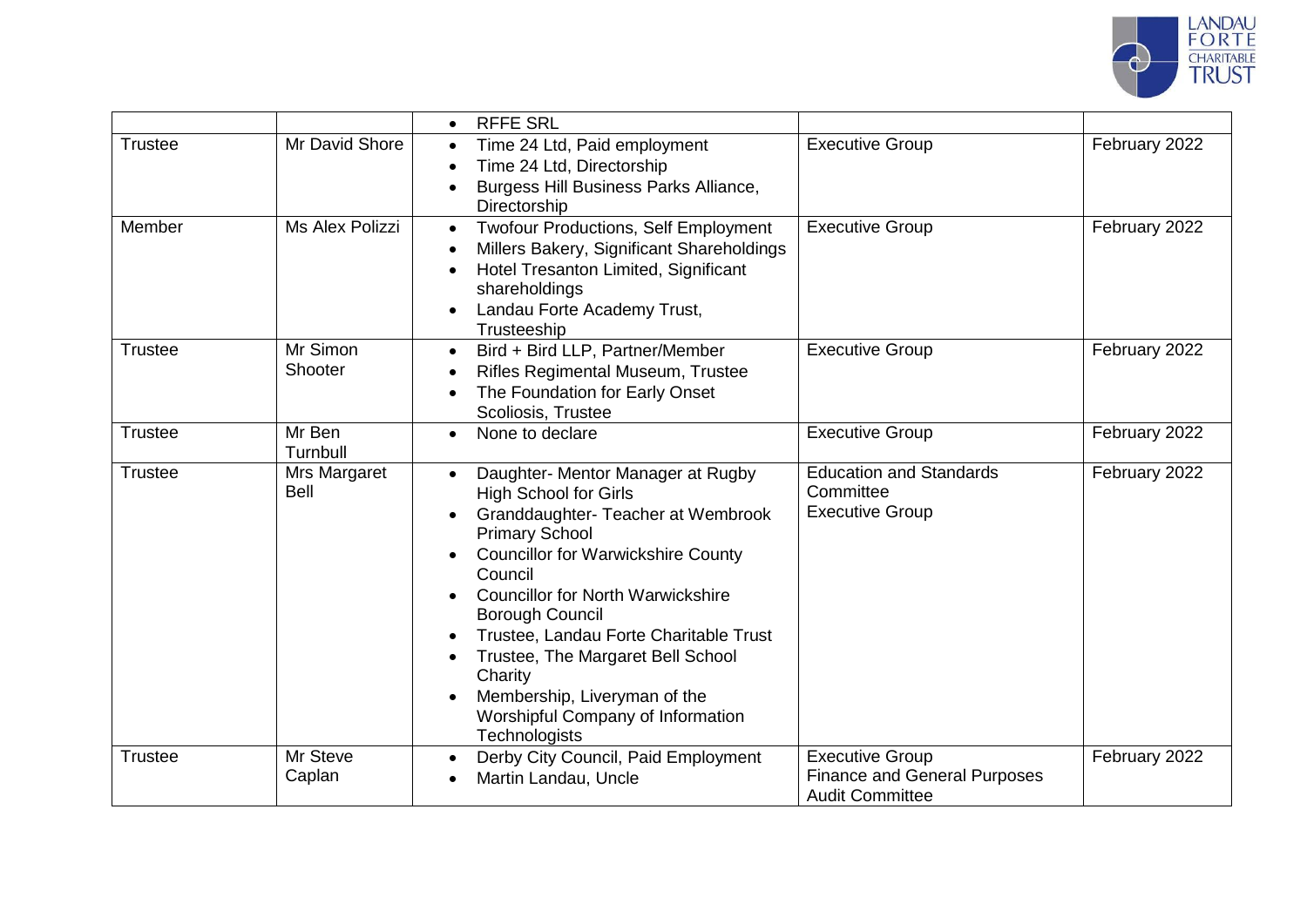

| <b>Trustee</b>             | Lucy Monk              | Monk Education Services, Sole<br><b>Proprieter Education Consultancy</b><br><b>CORE Education Trust, Client</b><br>$\bullet$<br><b>Peacock Education Services, Client</b><br>British School in the Netherlands,<br>Spouse<br><b>Oasis Academies Trust, Client</b><br>The Bishop Fraser Trust, Client | <b>Education and Standards</b><br>Committee<br><b>Executive Group</b> | February 2022 |
|----------------------------|------------------------|------------------------------------------------------------------------------------------------------------------------------------------------------------------------------------------------------------------------------------------------------------------------------------------------------|-----------------------------------------------------------------------|---------------|
| <b>Trustee</b>             | Leanne<br>Williamson   | Paid employment, Workchain Ltd<br>$\bullet$<br>Associate Member, Chartered Institute of<br>Personnel and Development<br>Husband paid employment, GF<br><b>Tomlinson Building Ltd</b><br>Banana Moon Day Nursery                                                                                      | <b>Executive Group</b>                                                | February 2022 |
| <b>Trustee</b>             | John Ward              | Finance Director Timing Solutions Ltd,<br>$\bullet$<br>Employment, Director, Shareholder<br>Lichfield and Tamworth Chamber of<br>Commerce, Board Member<br>Careers and Enterprise Co, Volunteer                                                                                                      | <b>Executive Group</b>                                                | February 2022 |
| <b>Trustee</b>             | <b>Eric Cowcill</b>    | Director shareholder, Timing Solutions<br>$\bullet$<br>Ltd<br>Director, Potteries & Newcastle Motor<br>Club Ltd                                                                                                                                                                                      | <b>Executive Group</b>                                                | February 2022 |
| CEO, Accounting<br>Officer | Sarah Findlay-<br>Cobb | Tadpole plumbing<br>$\bullet$<br>Lichfield Chamber of Commerce                                                                                                                                                                                                                                       |                                                                       | February 2022 |
| <b>CFO</b>                 | Amelia<br>Eggleston    | Abbey Academies Trust, Trustee<br>Abbey Academies Trust Chair of<br>Governors for Colsterworth Primary<br>School                                                                                                                                                                                     |                                                                       |               |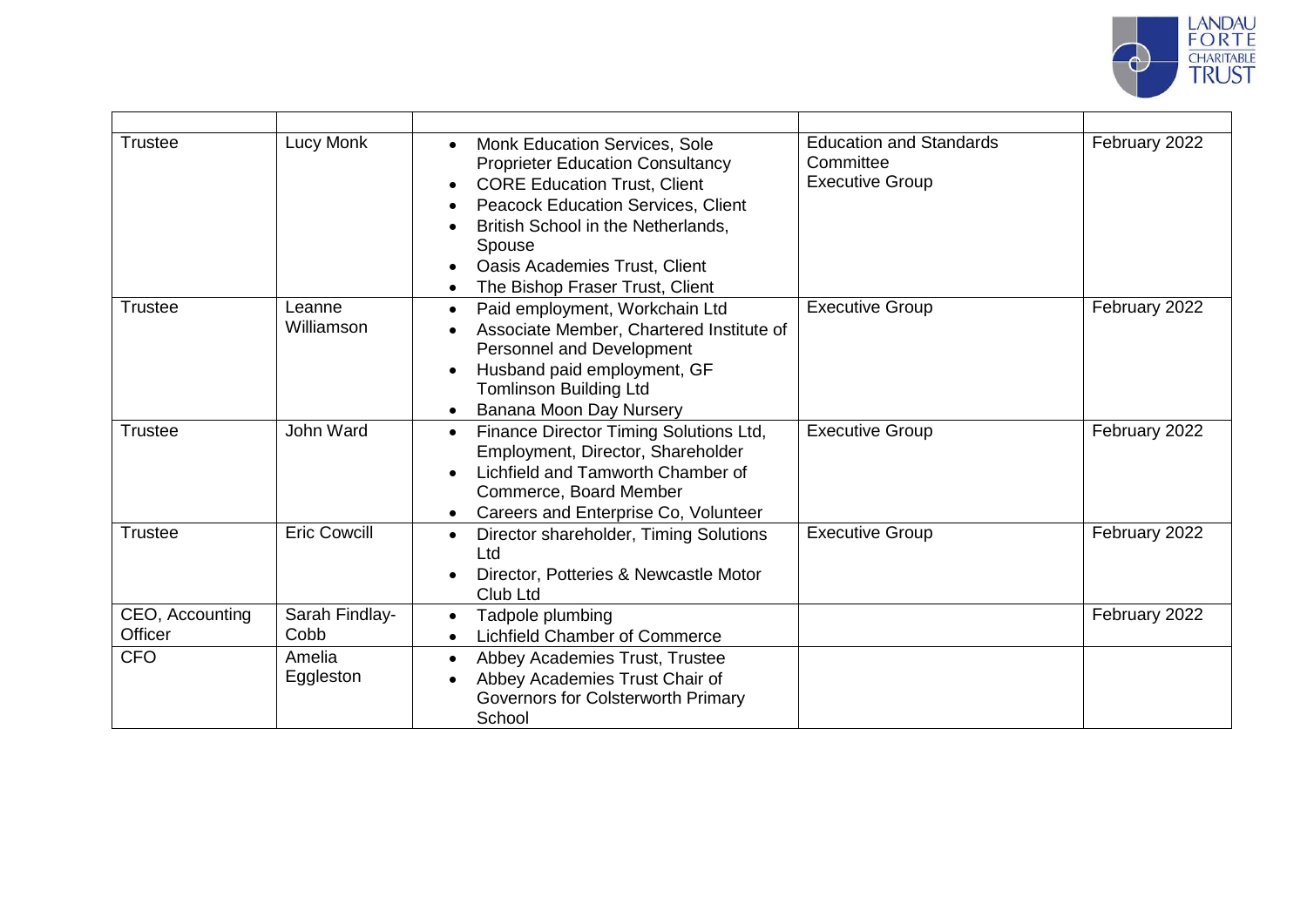

## Declaration of Interests- Landau Forte Academy Amington

| Role     | Name                 | Declaration                                                                                                                                              | Updated       |
|----------|----------------------|----------------------------------------------------------------------------------------------------------------------------------------------------------|---------------|
| Chair    | <b>Geoff Parsons</b> | Learn By Design, organisation delivers work across schools in<br>the UK and has, and may in the future, deliver work to landau<br>Forte Academy schools. | February 2022 |
| Governor | Lisa Evans           | Children attending Landau Forte Academy Amington                                                                                                         | February 2022 |
| Governor | Alan Ross            | None to declare                                                                                                                                          | February 2022 |
| Governor | Simon Rowley         | 6 <sup>th</sup> Tamworth Scout Group- use Greenacres for their weekly<br>$\bullet$<br>activities                                                         | February 2022 |
| Governor | Amelia Eggleston     | Employee of Landau Forte Charitable Trust                                                                                                                | February 2022 |
|          |                      | Chair of Governors at Colsterworth Primary Academy                                                                                                       |               |
|          |                      | Trustee at Abbey Academy Trust                                                                                                                           |               |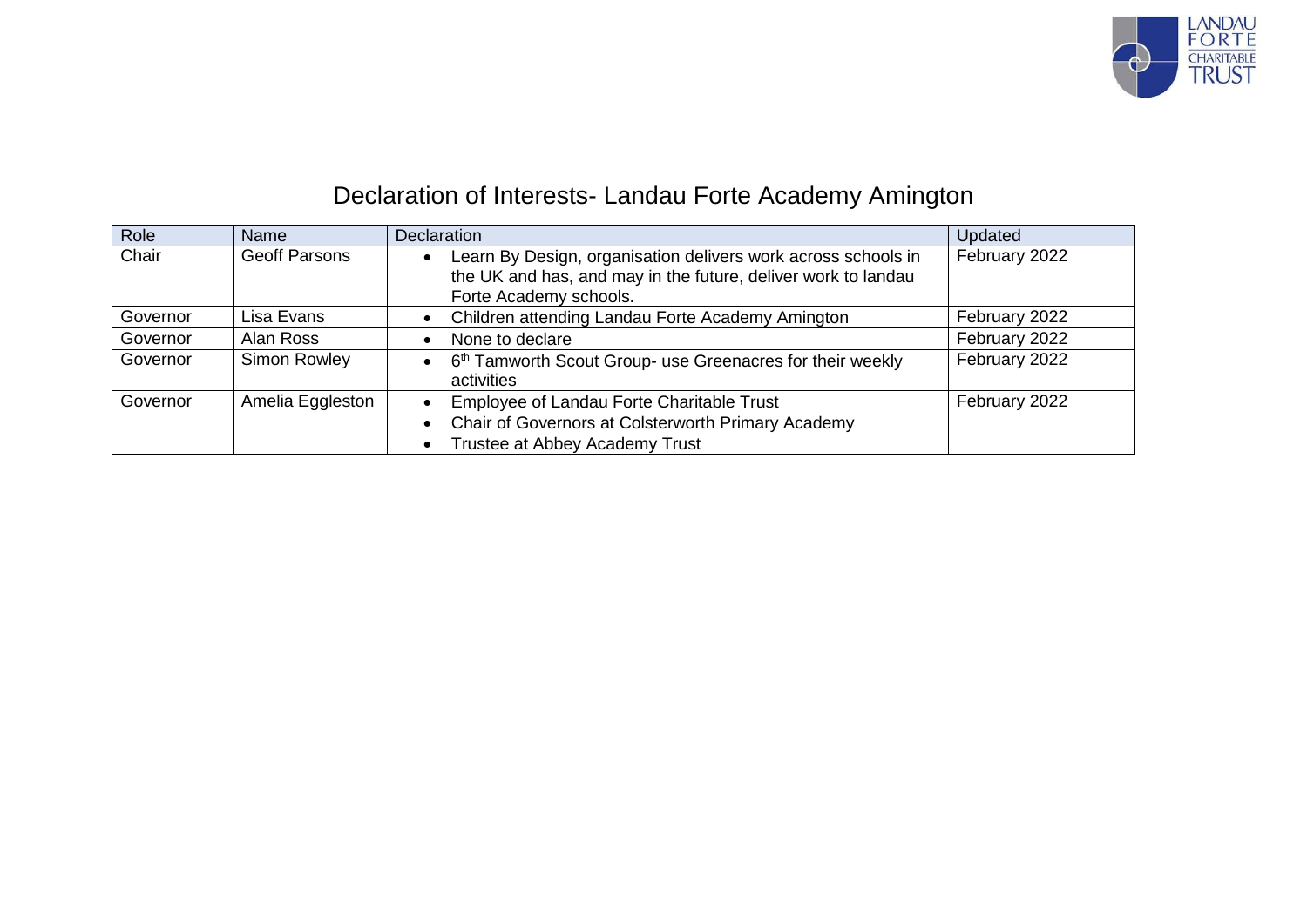

## Declaration of Interests- Landau Forte Academy Greenacres

| Role     | Name                | <b>Declaration</b>                                 | Updated        |
|----------|---------------------|----------------------------------------------------|----------------|
| Governor | <b>Katy Beale</b>   | None to declare                                    | January 2021   |
| Governor | <b>Bill Collins</b> | Studio154 Limited, Photography                     | August 2021    |
| Governor | <b>Phil Gedge</b>   | None to declare                                    | February 2022  |
| Governor | Lynda Harris        | None to declare                                    | January 2021   |
| Governor | <b>Gary Hines</b>   | None to declare                                    | February 2022  |
| Governor | Emma Watson         | None to declare                                    | August 2020    |
| Governor | Amelia Eggleston    | Employee of Landau Forte Charitable Trust          | September 2021 |
|          |                     | Chair of Governors at Colsterworth Primary Academy |                |
|          |                     | Trustee at Abbey Academy Trust                     |                |
| Chair    | Valerie McBride     | None to declare                                    | February 2022  |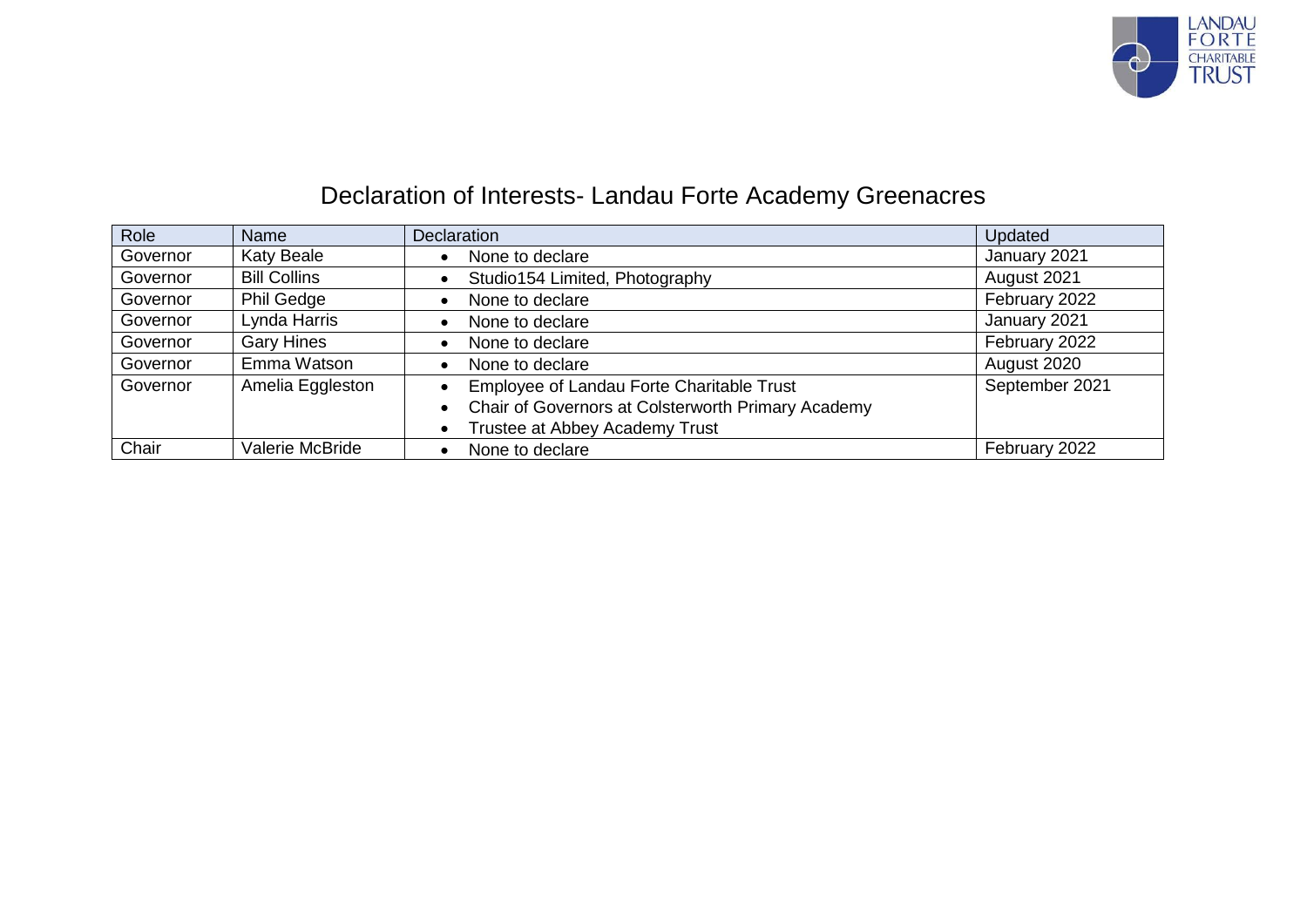

## Declaration of Interests- Landau Forte Academy QEMS and Sixth Form

| Role     | <b>Name</b>              | <b>Declaration</b>                                                                                                                                                       | Updated        |
|----------|--------------------------|--------------------------------------------------------------------------------------------------------------------------------------------------------------------------|----------------|
| Chair    | Simon Rowley             | 6 <sup>th</sup> Tamworth Scout Group- use Greenacres for their weekly<br>$\bullet$<br>activities                                                                         | August 2021    |
| Governor | <b>Catherine Day</b>     | Teacher at the Wilnecote School Tamworth, Paid<br>$\bullet$<br>Employment                                                                                                | February 2022  |
| Governor | Yasmin Johal             | None to declare<br>$\bullet$                                                                                                                                             | February 2022  |
| Governor | Amelia Eggleston         | Employee of Landau Forte Charitable Trust<br>$\bullet$<br>Chair of Governors at Colsterworth Primary Academy<br>$\bullet$<br>Trustee at Abbey Academy Trust<br>$\bullet$ | September 2021 |
| Governor | Mr David Brown           | None to declare<br>$\bullet$                                                                                                                                             | May 2022       |
| Governor | Miss Kerri Hammond       | H+H Electrical Limited, Paid Employment<br>$\bullet$                                                                                                                     | May 2022       |
| Governor | Mrs Karen Wicks          | None to declare<br>$\bullet$                                                                                                                                             | May 2022       |
| Governor | Mrs Sarah Wilson         | Jaguar Land Rover, Paid Employment                                                                                                                                       | May 2022       |
| Governor | <b>Mrs Karen Tromans</b> | <b>NLT Electrical Limited, Paid Employment</b><br>$\bullet$                                                                                                              | May 2022       |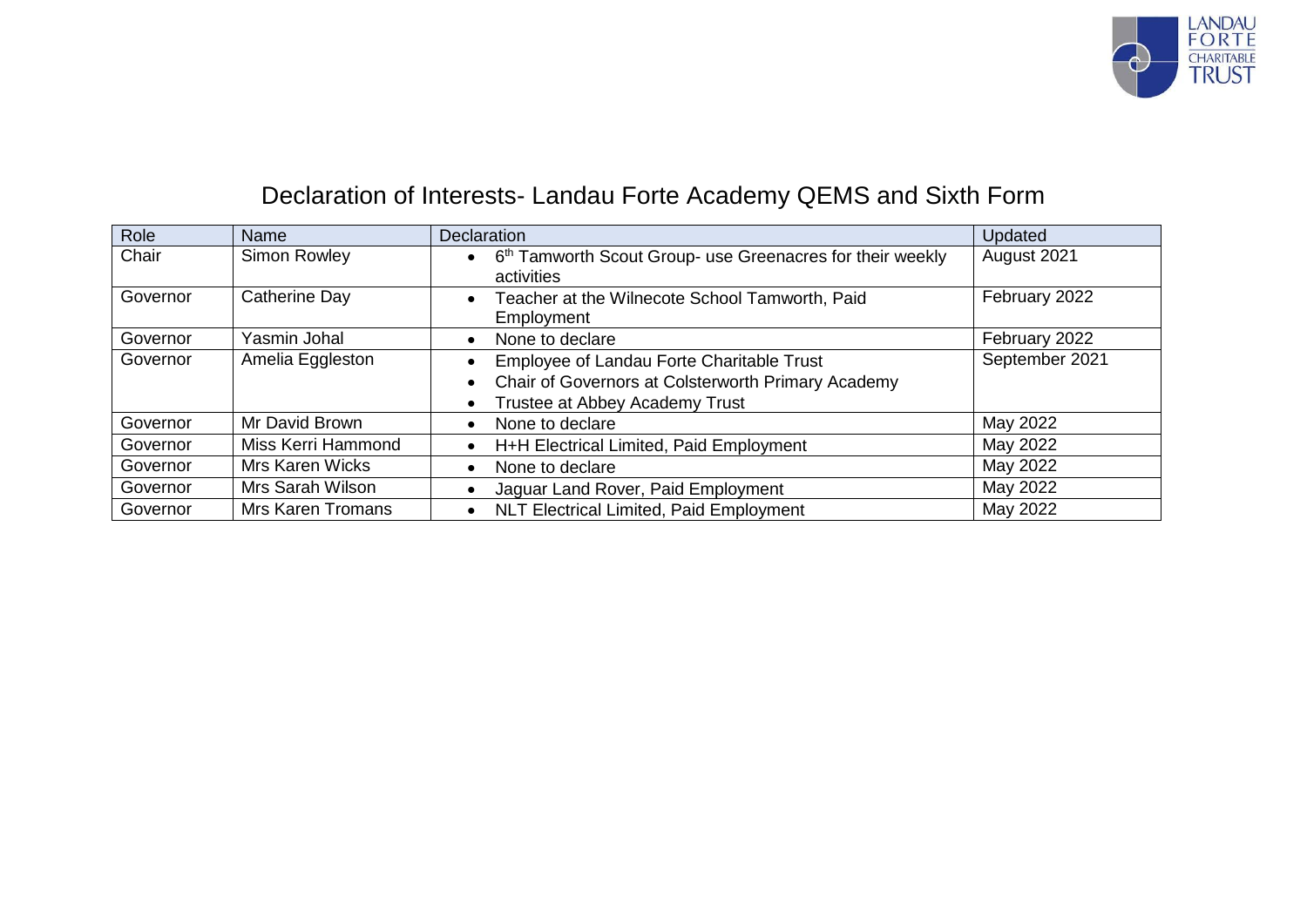

## Declaration of Interests- Landau Forte Academy Moorhead

| Role     | Name                      | <b>Declaration</b>                                                                             | Updated           |
|----------|---------------------------|------------------------------------------------------------------------------------------------|-------------------|
| Governor | <b>Tracy Aitchison</b>    | Rolls Royce, Paid Employment                                                                   | <b>July 2020</b>  |
| Chair    | <b>Alison Brannick</b>    | Employee of Landau Forte Charitable Trust                                                      | August 2021       |
| Governor | <b>Maxine Bull</b>        | Derby City Council, Paid employment. Professional Advocate for<br><b>Children in Education</b> | February 2022     |
| Governor | Matt Chell                | None to declare                                                                                | January 2021      |
| Governor | <b>Audrey Dantier</b>     | None to declare                                                                                | August 2021       |
| Governor | Laura O'Leary             | None to declare                                                                                | <b>March 2022</b> |
| Governor | <b>Christopher Thomas</b> | Nottingham University Hospitals NHS Trust                                                      | <b>March 2022</b> |
| Governor | Amelia Eggleston          | Employee of Landau Forte Charitable Trust                                                      | September 2021    |
|          |                           | Chair of Governors at Colsterworth Primary Academy                                             |                   |
|          |                           | Trustee at Abbey Academy Trust                                                                 |                   |
| Governor | Mike Swain                | Awaiting return                                                                                |                   |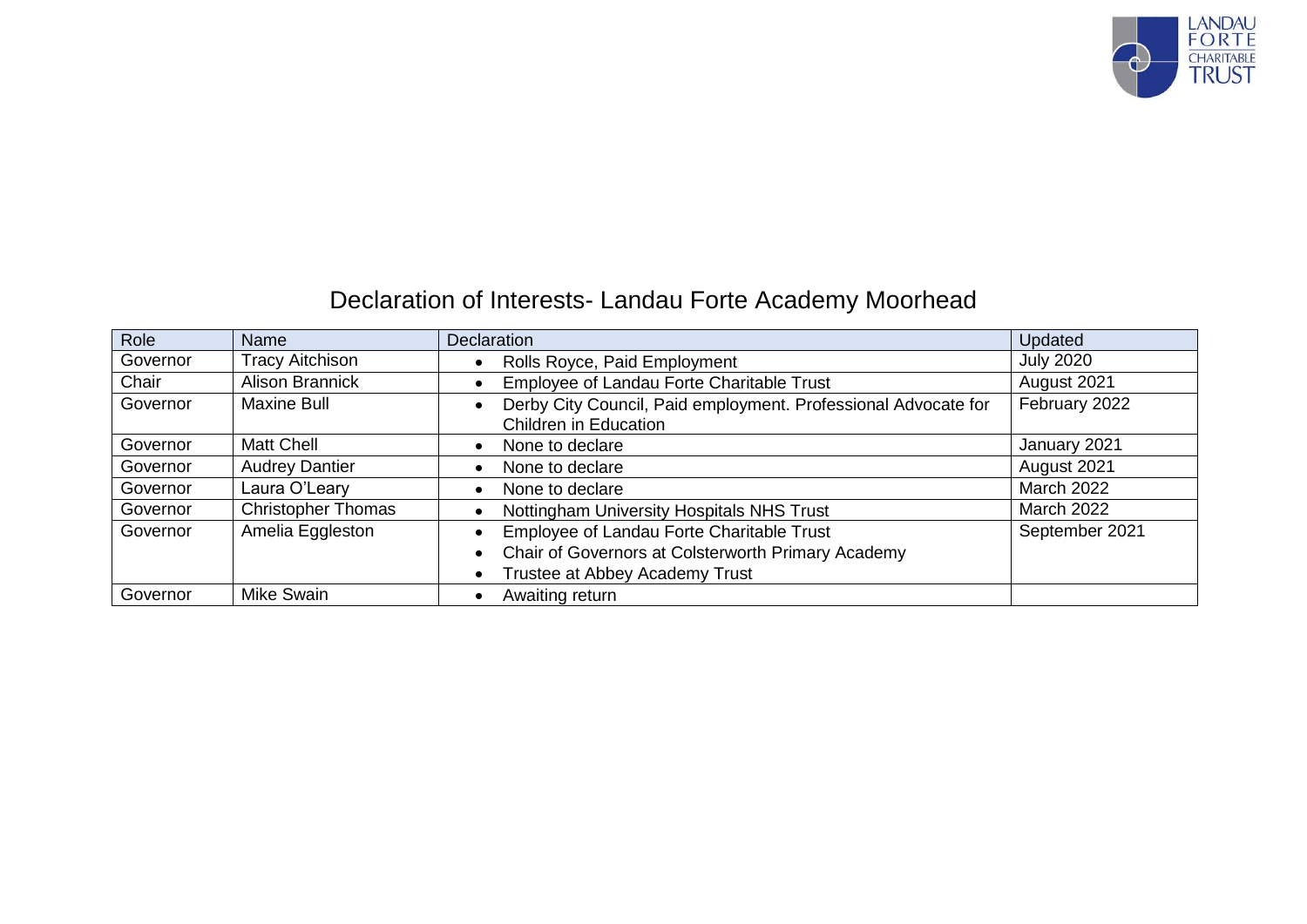

## Declaration of Interests- Landau Forte College Derby

| Role     | Name                    | <b>Declaration</b>                                          | Updated        |
|----------|-------------------------|-------------------------------------------------------------|----------------|
| Governor | Jasmin Bola             | None to declare                                             | February 2022  |
| Governor | Golda Brown             | None to declare                                             | February 2022  |
| Governor | Ken Fulton              | Rosecliffe Spencer Academy, Member of Local Governing Board | February 2022  |
| Governor | <b>Maurice Lawrence</b> | None to declare                                             | August 2020    |
| Chair    | Paul Lomas              | Bowmer & Kirkland Ltd, Director                             | February 2022  |
| Governor | <b>Ruth McNeil</b>      | Employee of Landau Forte Charitable Trust                   |                |
| Governor | Amelia Eggleston        | Employee of Landau Forte Charitable Trust                   | September 2021 |
|          |                         | Chair of Governors at Colsterworth Primary Academy          |                |
|          |                         | Trustee at Abbey Academy Trust<br>$\bullet$                 |                |